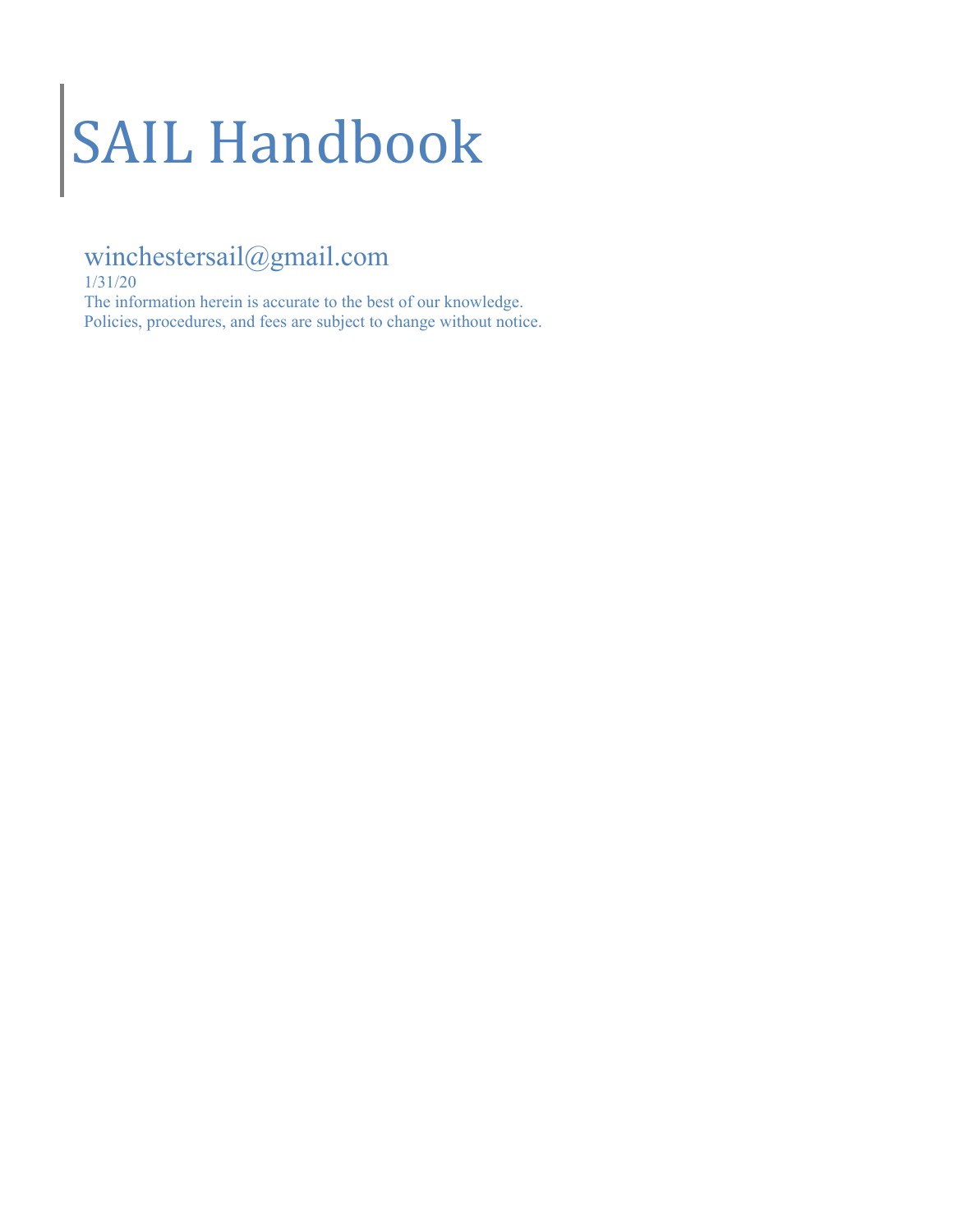# **Table of Contents**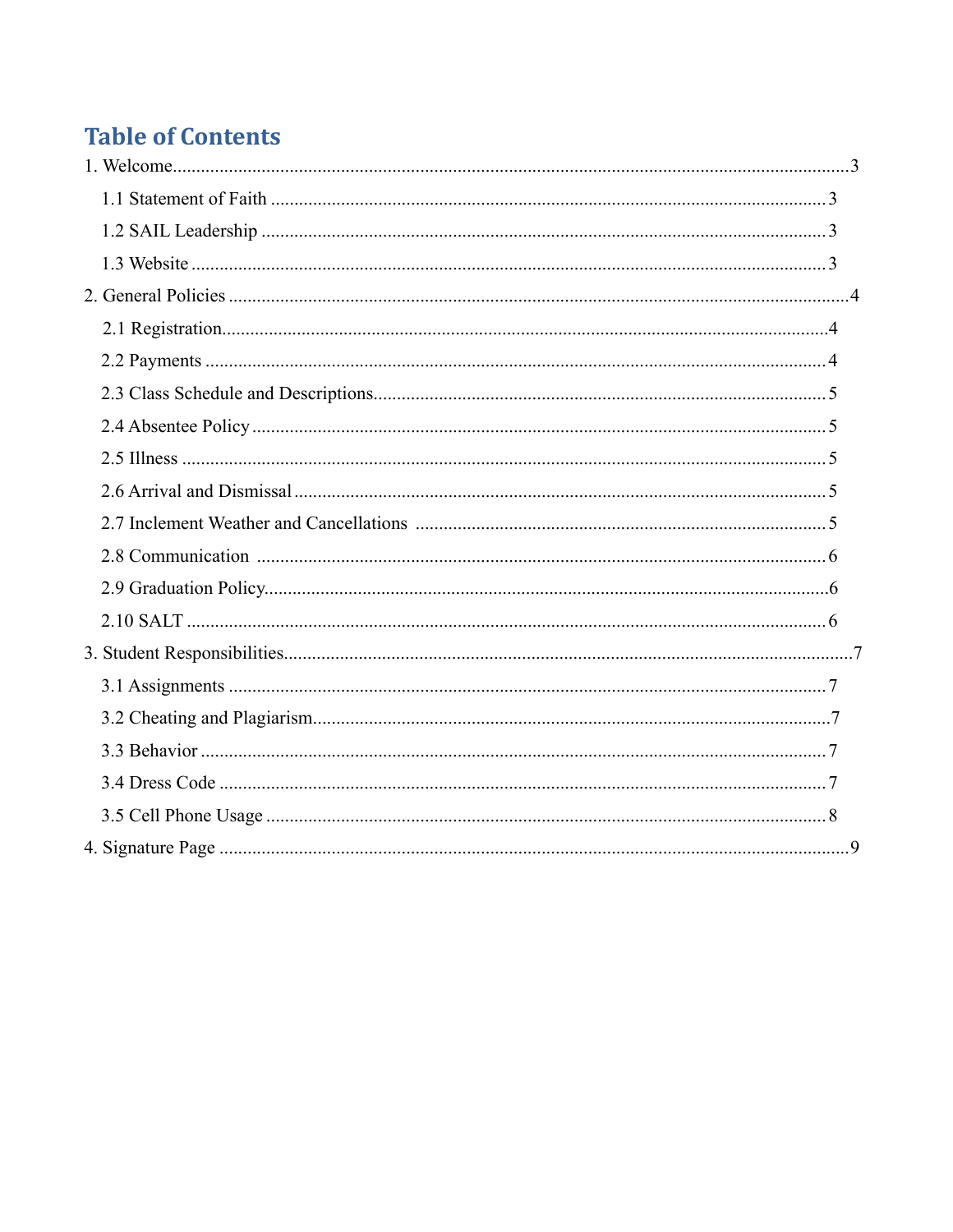# **1. Welcome**

Students Are Inspired Learners (SAIL) is a non-profit organization. Our purpose is to provide academic and enrichment classes for students of local homeschooling families, grades five through twelve. All students seeking enrollment as seventh grade students must have reached their twelfth birthday by September 30 of the current school year.

#### **1.1 Statement of Faith**

SAIL is a parent-led organization that seeks to support home schooling families by providing both academic and elective classes for middle school and high school students. All classes are taught from or adhere to a Biblical perspective that emphasizes the following foundational truths:

- 1. The Bible is the inerrant, infallible Word of God.
- 2. God exists in three persons: Father, Son, and Holy Spirit.
- 3. Man fell into sin through his disobedience.
- 4. Jesus Christ paid the penalty for man's sin through His perfect life, His sacrificial death, and His triumphant resurrection.
- 5. Eternal life is available to those who confess and repent of their sins and put their trust in Christ alone as their hope of salvation.
- 6. Christians have the Holy Spirit as an indwelling Person, enabling them to live lives of faith, repentance, virtue, and obedience.

Since different denominations and viewpoints exist within the larger Christian community, SAIL seeks to abide by the following basic principle: "In essentials, unity; in non-essentials, liberty; in all things, charity."

SAIL classes are offered as a Biblically-based educational option for Christian families. Participating families are not required to adhere to the statement of faith above. However, all SAIL parents and students should recognize that classes are taught from a Christian perspective, particularly when dealing with worldviews and/or discussions of origins, history, ethics, and literature.

#### **1.2 SAIL Leadership**

SAIL is led by a board of directors which oversees the weekly classes and activities and plan for the future. All board members work together to serve the best interests of the student body. Board members are chosen from among current and former families.

#### **1.3 Website**

The SAIL website is located at: https://sailwinchester.com/

Please make it a habit to check the website weekly. Information regarding activities, special notices, cancellations, and other information is readily available on the website and is updated regularly. If you have a question, please check the website first before calling a board member or teacher. In many cases, you will find the answer on the website.

# **2. General Policies**

# **2.1 Registration**

SAIL uses an online registration process which is thoroughly explained with deadlines on our website. Occasionally, classes with low enrollment may be canceled. The determination to cancel a class will be made early enough for families to register for alternative classes.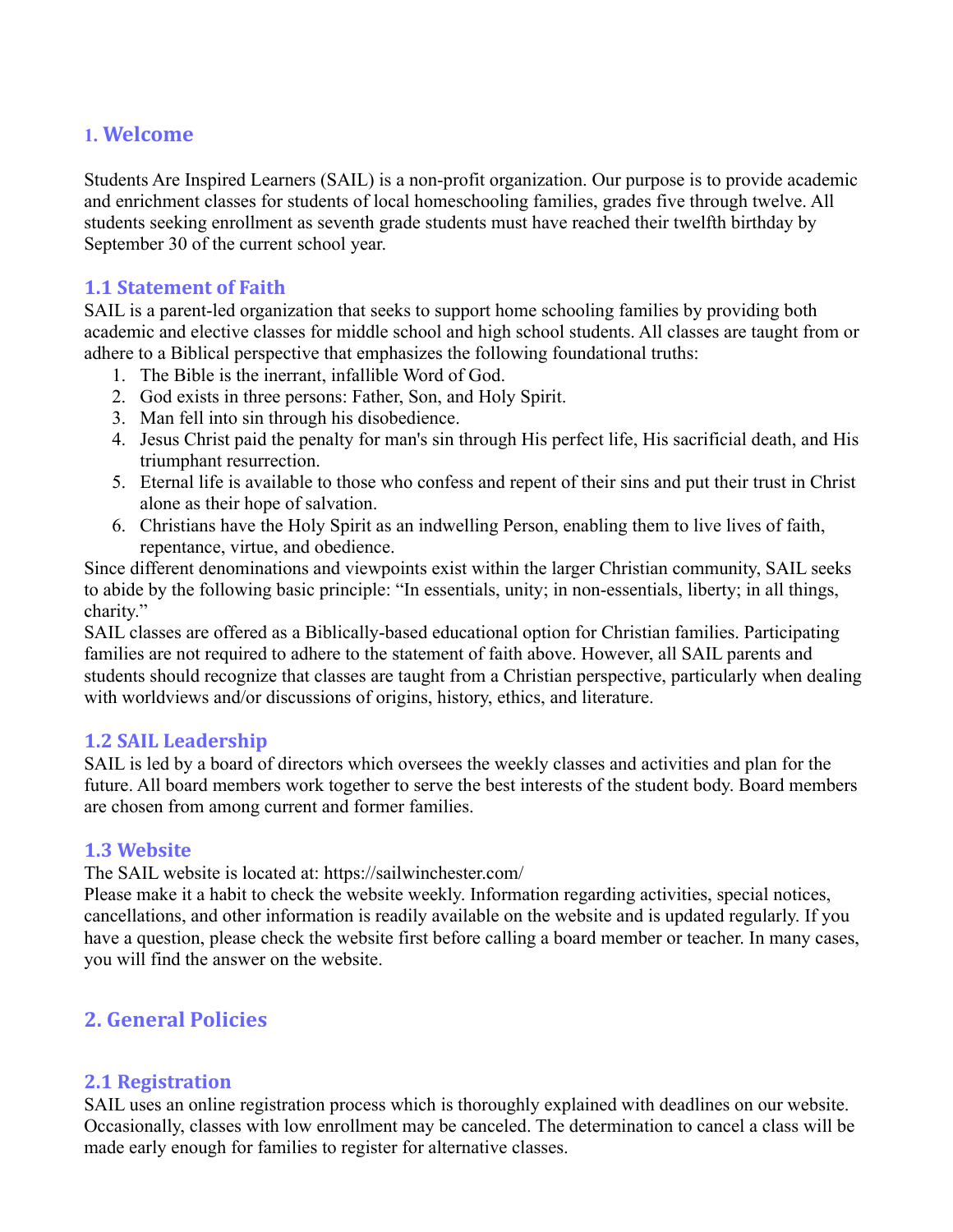Registration typically occurs yearly in March with a schedule as follows:

 Week 1 - Teachers' students Week 2 – Returning SAIL families Week 3 – New families

#### **2.2 Payments**

SAIL collects registration fees, materials fees, and class fees. Families are expected to pay fees on time and in full.

The registration fee is due in the spring at the time of registration. Your student will not be officially registered for a class until the registration fee has been paid.

Class fees must be paid in two parts with the first half of class fees and the materials fees due by June 1 and the second half due by September 1. Class fees and the materials fees should be paid through the SAIL website.

**Penalties:** Payments not received by the 10th of the month in which they are due will be subject to a \$10 late fee. Also, students will forfeit seats in classes if payment is not received by the 10th. These open seats will be filled by those students currently on the waiting list.

Registration fees, materials fees, and class fees are non-refundable.

**Late Registration Fee:** A fee of \$20 will be charged for registrations occurring after May 1.

**Post-Term Interview Fee:** An interview fee of \$10 will be due at the time of the interview for interviews conducted between May 1 and July 31.

New families who register between May 1 and July 31 must submit the following items at the time of the interview:

- registration fee, including late registration fee
- first half of tuition and all materials fees
- required prerequisite class forms
- required writing samples for writing and literature courses

ALL of the above documents must be received in order for registration to be completed.

Registration will remain open until July 31 for the 2021-22 school year.

**Change/Drop Fees:** After June 1, a \$10 fee will be charged to make any schedule changes. Material fees will not be refunded or transferred.

# **2.3 Class Schedule and Descriptions**

The complete class schedule and course descriptions are available on the website. To assist families in selecting the best class choices for their student(s), the website contains a suggested course progression and required course prerequisites.

# **2.4 Absentee Policy**

Students are responsible to complete all homework for the classes in which they are enrolled. If a student knows that he/she is going to miss a class in advance, he/she must notify the teacher and make appropriate arrangements for getting and turning in his/her assignments on time. Students who are absent due to illness or family emergency are also responsible to contact their teachers in a timely manner to obtain their assignments and to submit assignments that were due on the day of the absence. Each student must arrange with his/her teachers when missed assignments are due with the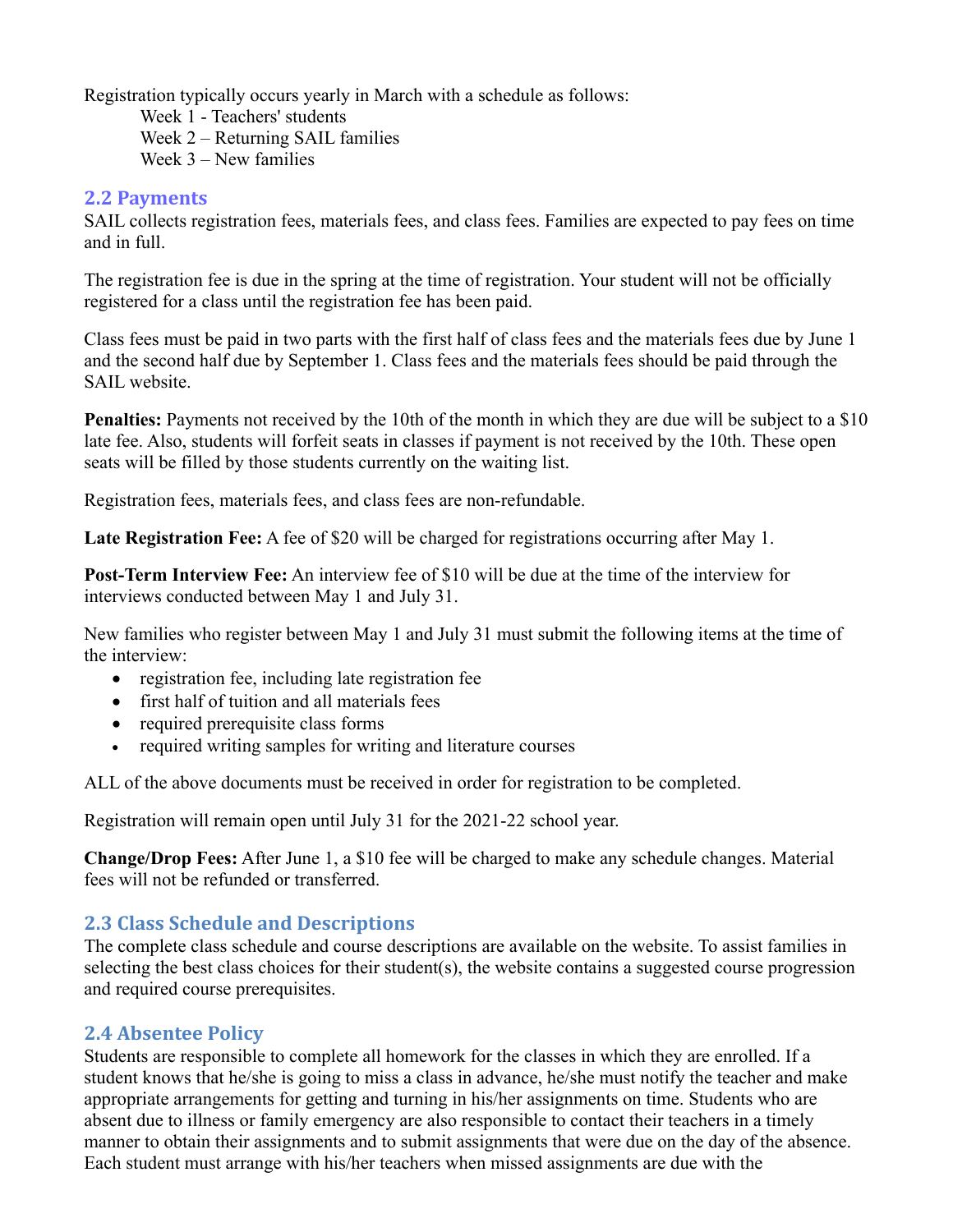understanding that the teacher may require assignments to be turned in on the original due date.

# **2.5 Illness**

Please do not send your student to SAIL if he/she is sick. A sick student is defined as one exhibiting a fever, vomiting, discolored discharge from the nose or eyes, diarrhea, or any contagious virus. Students should be symptom-free for at least 24 hours before returning to SAIL. Parents will be notified if their student becomes ill while at SAIL.

# **2.6 Arrival and Dismissal**

Students are required to be seated in their classrooms, ready for class to begin, before the bell rings. Tardy students will not be admitted. If a student is going to be late due to a circumstance beyond his/her control, he/she must contact the front desk to inform the board of the situation. In such situations students will be admitted to class upon arrival.

Out of respect for our hosts at Fellowship Bible Church, students must be in class when they are at SAIL. There are other people using the building, both staff and parishioners, and the church has asked that all students and teachers stay in SAIL's designated area.

Parents who are waiting for students to finish classes are asked not to wait in the foyer or hallways of the church, due to overcrowding and fire safety rules. However, parents are welcome to wait for students in the lounge located off the classroom hallway.

If a student has a gap in his/her schedule, he/she must be picked up and taken off campus during that time. Students may arrive five minutes before class and wait five minutes after their class in the Commons area. Students must remain on premises for lunch if they have classes before and after.

# **2.7 Inclement Weather and Cancellations**

SAIL **does not** follow Frederick County school closings. In the event that SAIL is closed or delayed due to inclement weather, families will be notified via email and the SAIL Facebook page. Alternate schedules for delays are as follows:

In the event of a ONE-HOUR DELAY, we will observe the following schedule:

 10:00 - 10:50 First Period 10:55 - 11:45 Second Period 11:50 - 12:40 Third Period 12:45 - 1:10 Lunch (shortened to 25 minutes) 1:15 - 2:05 Fourth Period 2:10 - 3:00 Fifth Period (extended five minutes)

In the event of a TWO-HOUR DELAY, we will observe the following schedule:

11:00 - 11:40 First Period

- 11:45 12:25 Second Period
- 12:30 1:10 Third Period
- 1:10 1:30 Lunch (shortened to 20 minutes)
- 1:35 2:15 Fourth period
- 2:20 3:00 Fifth period (extended 5 minutes)

There is always the possibility that our host, Fellowship Bible Church, might have to cancel our classes in the event of a facility emergency or urgent need for congregational use, such as a funeral. If this occurs, families will be notified via email and the SAIL Facebook page.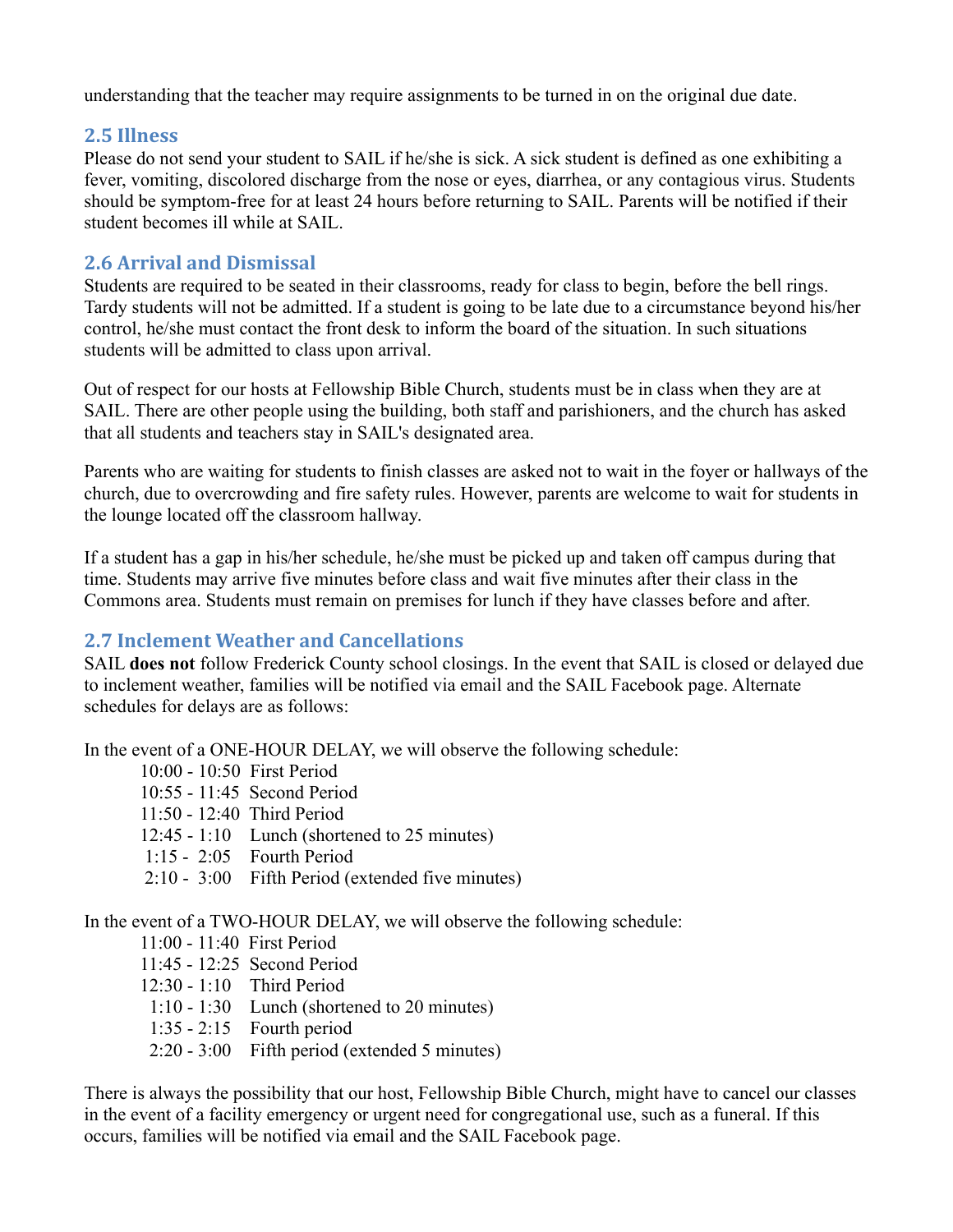# **2.8 Communication**

Open lines of communication are vital to the health and function of the student body. **It is imperative that families check their email daily for SAIL updates and class information.** 

Any complaints about SAIL should be directed to the teacher, director, or board member with whom a parent or student has a concern. A parent or child who has been hurt or offended by a SAIL member should go to him/her in the spirit of peace and speak the truth in love, seeking reconciliation. Above all, seek to support and encourage one another with uplifting conversation that builds community.

# **2.9 Graduation Policy**

In the spring of each school year, SAIL offers a graduation ceremony to its families. This is a special time of celebration. Diplomas are awarded to each student from his/her respective homeschool during the ceremony.

While the SAIL Board oversees the graduation ceremony, details are planned by the seniors and parents each year. Planning begins with a senior family meeting in September and continues with occasional meetings through the school year. A graduation fee will be charged to cover graduation expenses (i.e. cap, gown, tassel, and ceremony expenses). Families are also responsible for additional costs such as refreshments and decorations.

Students who wish to participate in SAIL's graduation ceremony must take at least one SAIL class and should be seventeen by September 30 of the school year in which they commence their senior year. (e.g. Students who wish to graduate in the spring of 2021 must be seventeen by September 30, 2020.) Students must complete all high school course work (whether that coursework is taken at SAIL, at home, or elsewhere) before the next school year begins. Students who will continue high school work the next fall are NOT eligible to participate in the ceremony.

Graduation candidates will participate in fundraising for graduation and a senior activity. This may include working in a senior store during lunch time and any other planned fundraisers.

#### **2.10 SALT**

The Student Action Leadership Team (SALT) is responsible for building a sense of community by encouraging student involvement and participation in SAIL events, creating a welcoming environment for students, and seeking to serve the SAIL body and the community as servant leaders.

SALT members serve by attending monthly SALT meetings, by praying for the board, teachers and student body, by making phone calls and by helping with planning, and setting up and cleaning up of events. SALT members are expected to set examples of servant leadership and exhibit a desire to be growing spiritually. Members should also be willing to go out of their way to help other SAIL students, especially new ones, feel welcome and included.

Selection: Current SALT members, SAIL teachers, or board members recommend students in 8th - 10th grade in whom they have observed servant leadership. The recommendations are sent to the SAIL board for approval. Invitation letters are mailed to potential members each summer. SALT members who remain in good standing both academically and behaviorally serve until they graduate.

Commitment: Time commitment varies according to event. Members should plan on a minimum of a monthly meeting during lunch time at SAIL and possibly summer or break meetings. They are also expected to arrive early and stay late at all events. Because of the significant time commitment, being a SALT member affects parents as well. SALT members may need parents to drive them to events. Therefore, potential SALT members are encouraged to speak and pray with their parents about joining the team.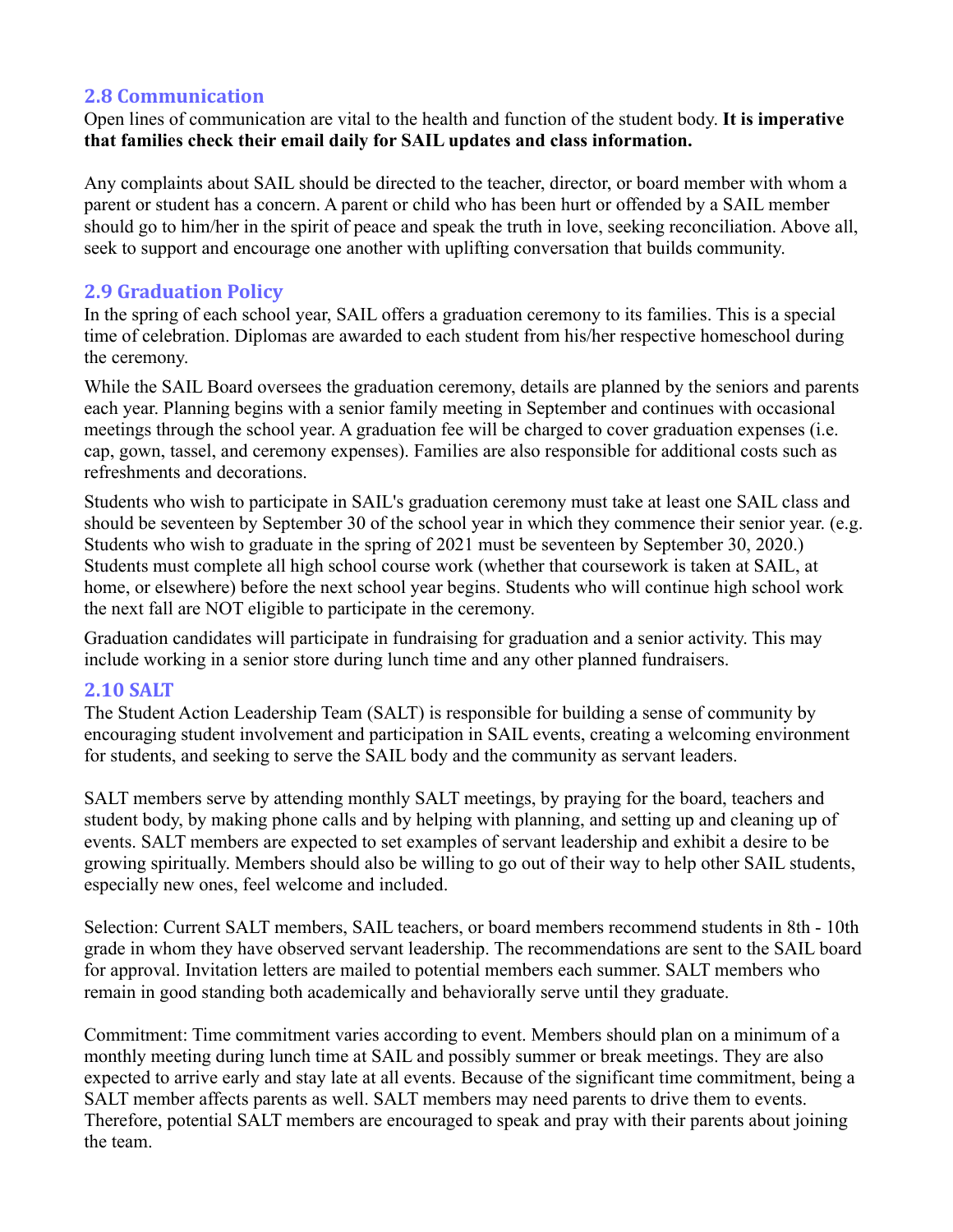# **3. Student Responsibilities**

#### **3.1 Assignments**

Students are expected to complete all homework assigned. When absent, the student is responsible to contact the teacher for assignments. If class assignments remain uncompleted, the teacher may request the student to be removed from the roster, and no refund will be given.

#### **3.2 Cheating and Plagiarism**

Cheating will not be tolerated and may result in dismissal from SAIL. Copying information from any published sources, including the internet, without proper documentation is plagiarism and is considered cheating. The first offense will result in a warning to both the student and his or her parents as well as a zero on the assignment. Subsequent offenses may result in dismissal from SAIL. No refund will be given.

#### **3.3 Behavior**

Appropriate behavior/attitudes are expected toward others. As brothers and sisters in Christ, we desire to affirm and encourage each other. This includes being respectful of Fellowship Bible Church and the property of the church. Obscene or coarse language or jesting will not be tolerated and can result in dismissal. Discipline will be as follows:

- 1. A student will be given two warnings concerning inappropriate behavior. If the student continues to act out, he/she will be required to leave class for the day, and parents will be notified. If inappropriate behavior continues, the student will be asked to leave the class for the rest of the year. No refund will be given.
- 2. Teachers will arbitrate conflicts/offenses between students to help them reconcile differences following the Biblical pattern of confession, repentance, forgiveness and reconciliation. (Matthew 18:15; Galatians 6:1; Ephesians 4:15 and Romans 15:14). Parents may be notified.

#### **3.4 Dress Code**

As SAIL members, we wish to honor God with our actions and behavior. The SAIL dress code is in place to emphasize each student's true value in Christ. Students will be expected to adhere to the dress code listed below. If a student is in breach of dress code, the incident will be handled discreetly and respectfully in love. In cases of minor dress code infraction, students will be asked not to wear the item(s) again. In more extreme cases, parents may be asked to bring a change of clothes for the student during the school day. If a student appears to be in breach of dress code repetitively and/or in defiance, more consequential discipline may be required.

The SAIL dress code rules are applicable both during SAIL class days and during SAIL events.

- 1. Clothing must not reveal undergarments or private areas.
- 2. Straps on shirts must be greater than 1 inch wide.
- 3. Clothing must not reveal midriff or backs when reaching or bending.
- 4. Shorts must reach mid-thigh when the student is seated.
- 5. Skirts and dresses must reach mid-thigh when the student is seated.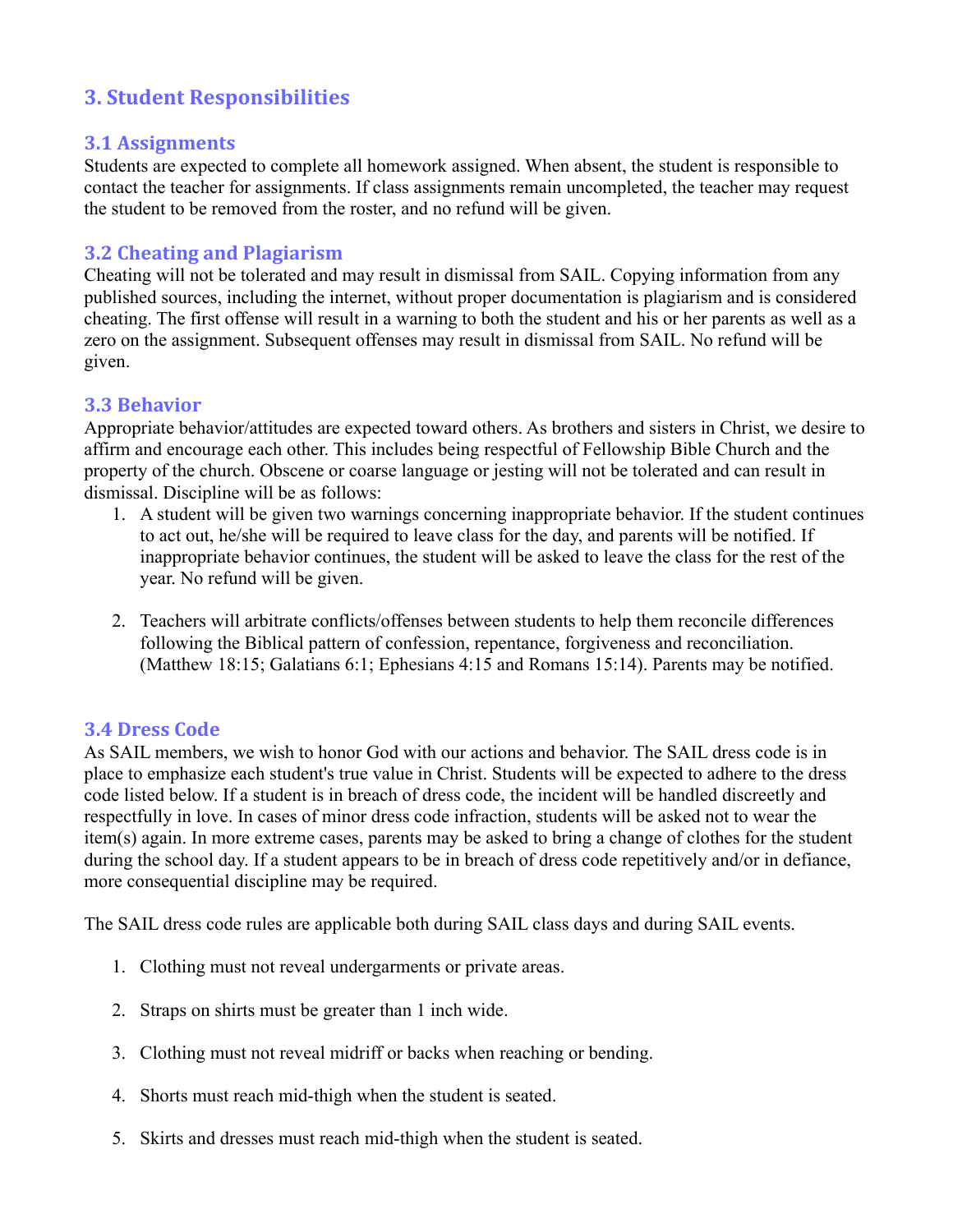- 6. Leggings must be opaque and may be worn only with tops that reach upper thigh when seated. (Bottoms must be completely covered in front and back when seated.)
- 7. Clothing must be free from ungodly words and images.

The SAIL board reserves the right to determine if student dress is within appropriate standards.

# **3.5 Cell Phone Usage**

Student cell phones must remain OFF when students are in class and during lunch. Parents, if your students bring cell phones to SAIL, please help us by reminding them to make godly choices in their cell phone use.

We encourage our students to be personally responsible; phone calls for lunches, homework, etc. that were left at home are discouraged.

Although FBC has free public WiFi, electronic devices are only allowed to be used in class if they are being used for academic purposes (e.g., research.)

Reservation of Rights: The SAIL Board of Directors reserves the right to remove any student who fails to follow the guidelines set forth in the handbook or website. Member families may also be dismissed for causing undue conflict or failing to support the goals and mission of SAIL.